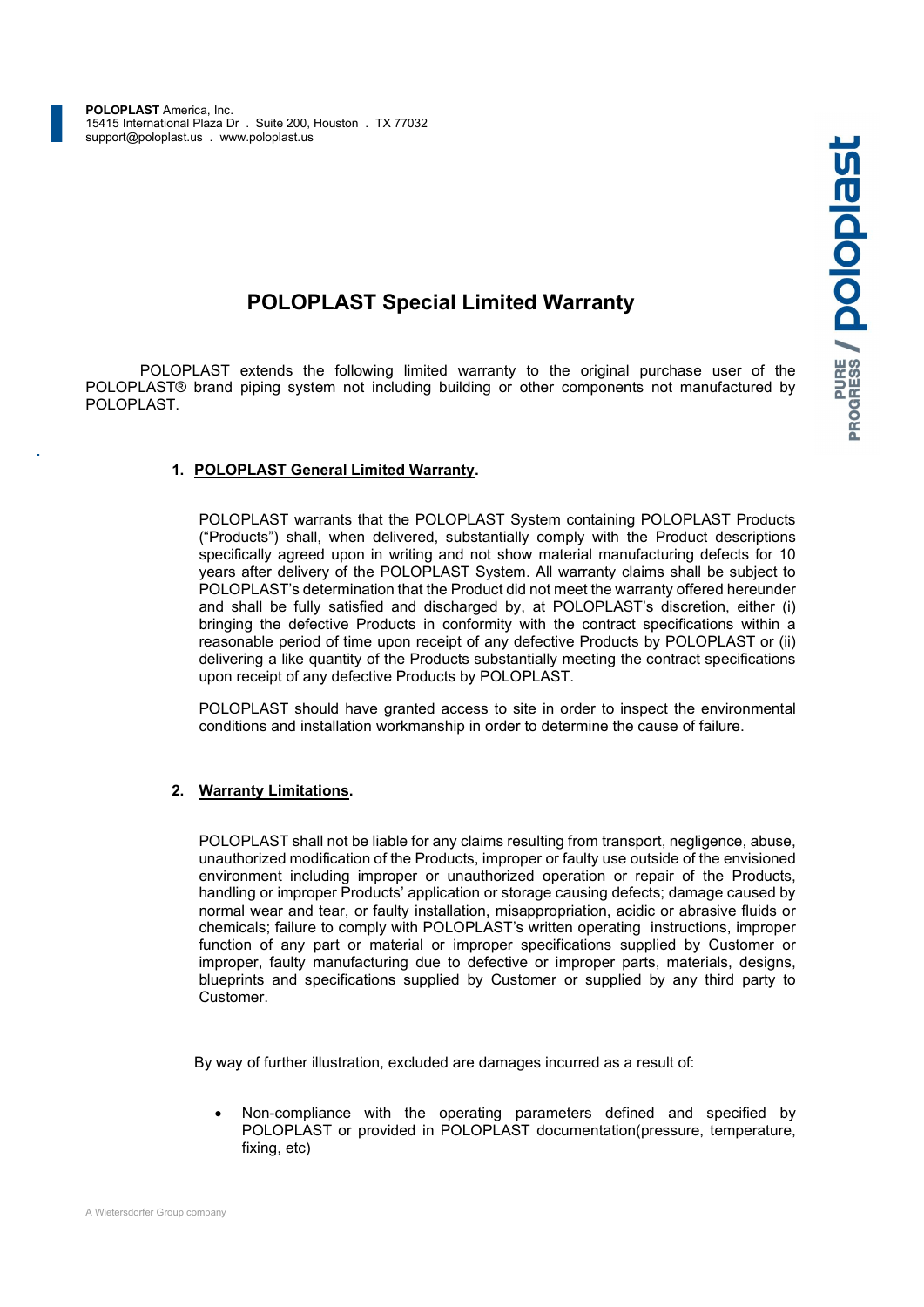- plumbing, electrical, or other applicable code requirements
- Any installation not in accordance with then-applicable building, mechanical,<br>plumbing, electrical, or other applicable code requirements<br>Defective joints not made in accordance with the POLOPLAST guidelines, including<br>but Defective joints not made in accordance with the POLOPLAST guidelines, including but not limited to: improper fusion technique, use of contaminated materials or tools, use of faulty or unsuitable tools, use of damaged materials or tools, or any connection made by an installer without the proper POLOPLAST training and qualification.
- Improperly assembled connections to other pipeline systems and/or components (threads, flanges, stubs, mechanical joints not intended for use with POLOPLAST PP piping etc.).
- All sealing elements used in the product lines manufactured by POLOPLAST.
- POLOPLAST Systems that were not subjected to the POLOPLAST prescribed pressure test or alternative testing approved by POLOPLAST prior to start-up.
- Damage caused by incorrect storage or handling
- Misuse, tampering, mishandling, neglect, or accidental damage
- Exposure to ultra violet light
- External and internal physical or chemical conditions
- Modifications or repair unless previously approved in writing by an authorized POLOPLAST representative

#### 3. Making Warranty Claims

Any claim regarding any defect or inconformity under this warranty which a casual inspection would disclose must be made in writing to POLOPLAST America, Inc., 15415 International Plaza Drive, Suite 200, Houston, TX 77032within seven (7) days of the delivery. All other claims under this warranty must be made in writing within fifteen (15) days after the alleged defect is discovered. All claims for warranties shall be made with a copy of the receipt showing the date of purchase and documentation about proper maintenance

#### 4. Exclusions.

EXCEPT AS SET FORTH IN THE POLOPLAST SPECIAL BUILDING WARRANTY, POLOPLAST MAKES NO WARRANTY, EXPRESS OR IMPLIED, CONCERNING THE POLOPLAST SYSTEM AND PRODUCTS OR THE MERCHANTABILITY, QUALITY OR WORKMANSHIP THEREOF. THIS SALE IS MADE ON THE EXPRESS UNDERSTANDING THAT THERE IS NO IMPLIED WARRANTY THAT THE POLOPLAST SYSTEM OR PRODUCTS SHALL BE FIT FOR ANY PARTICULAR PURPOSE. CUSTOMER ACKNOWLEDGES THAT CUSTOMER IS NOT RELYING ON POLOPLAST'S SKILL OR JUDGMENT TO SELECT OR FURNISH POLOPLAST SYSTEM OR PRODUCTS SUITABLE FOR ANY PARTICULAR PURPOSE AND THAT THERE ARE NO WARRANTIES WHICH EXTEND BEYOND THE DESCRIPTION HEREIN. NEITHER POLOPLAST NOR ANY OF ITS AFFILIATES SHALL BE LIABLE FOR MULTIPLE, INCIDENTAL, SPECIAL OR CONSEQUENTIAL DAMAGES, INCLUDING, BUT NOT LIMITED TO, DAMAGE OR LOSS OF OTHER PROPERTY OR POLOPLAST SYSTEM, LOSS OF PROFIT OR REVENUE, OF CAPITAL, OR CLAIMS